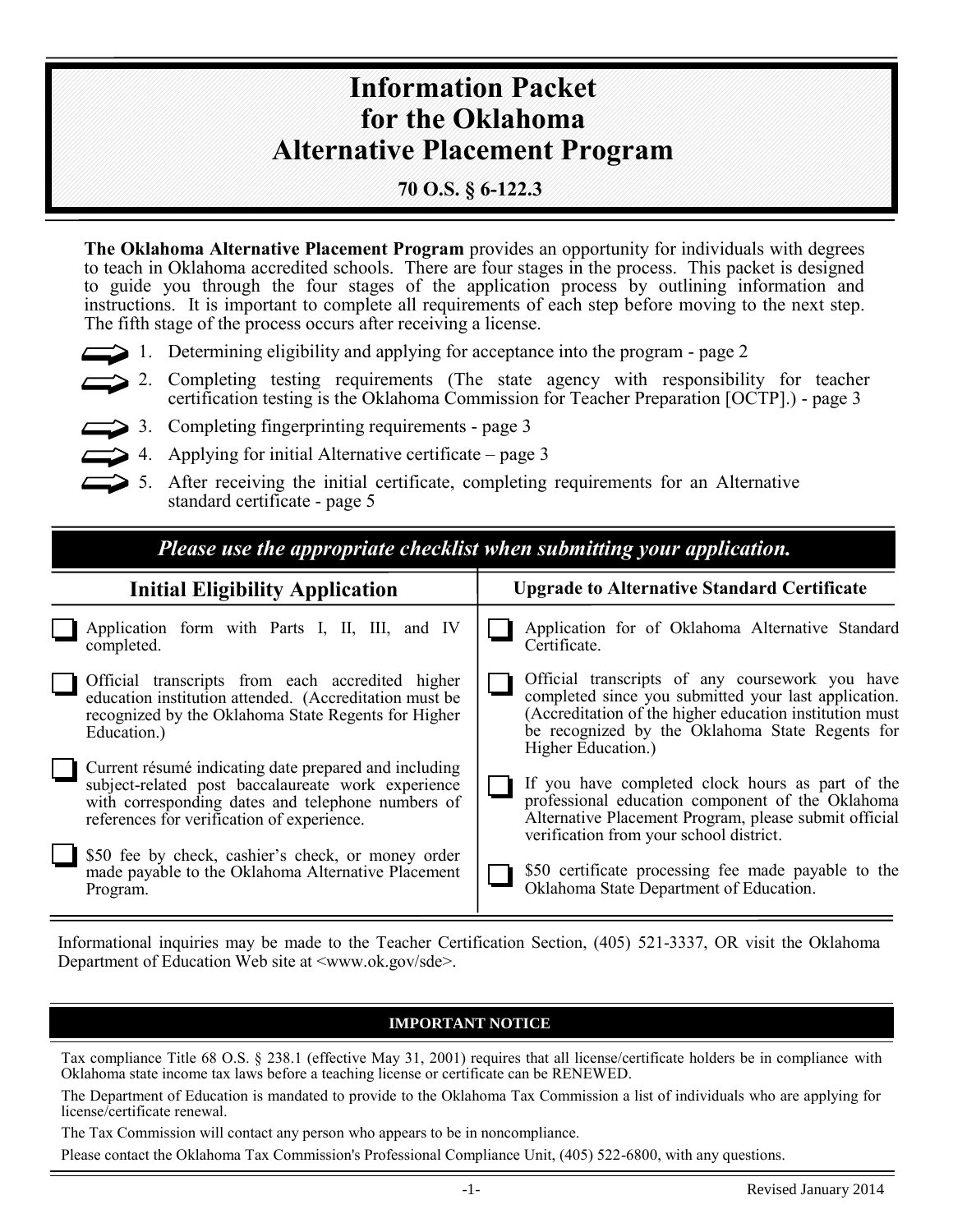# **1. Determining Eligibility**

| <b>INFORMATION</b> | Oklahoma law requires the following:                                                                                                                                                                                                                                                                                                                                                                                                                        |  |  |
|--------------------|-------------------------------------------------------------------------------------------------------------------------------------------------------------------------------------------------------------------------------------------------------------------------------------------------------------------------------------------------------------------------------------------------------------------------------------------------------------|--|--|
|                    | A minimum of a baccalaureate degree with a <u>retention</u> GPA of 2.5 (on a 4.0)<br>$\bullet$<br>scale) from an institution whose accreditation is recognized by the Oklahoma<br>State Regents for Higher Education;                                                                                                                                                                                                                                       |  |  |
|                    | A major in a field of study that corresponds to an area of certification listed in<br>$\bullet$<br>Part I of the Oklahoma Alternative Placement Program application; (Degrees in<br>liberal arts, general studiesetc., that do not correspond with an area of<br>certification will not qualify unless the university academic vice president<br>or registrar will provide a letter verifying a major or equivalent<br>coursework in a certification area.) |  |  |
|                    | Anyone who has been denied admittance to an approved teacher<br><b>NOTE:</b><br>education program, or enrolled in and subsequently failed required teacher<br>education courses necessary to meet the minimum requirements of a teacher<br>education program, is not eligible for the Oklahoma Alternative Placement<br>Program.                                                                                                                            |  |  |
|                    | At least two (2) years of work experience which is related to the subject area of<br>$\bullet$<br>specialization if the person has only a baccalaureate degree with no post-<br>baccalaureate work in a related area. $(HB 3259 - Effective July 1, 2010)$                                                                                                                                                                                                  |  |  |
|                    |                                                                                                                                                                                                                                                                                                                                                                                                                                                             |  |  |
| <b>TO DO</b>       | Complete the Application for Evaluation of:<br>$\bullet$                                                                                                                                                                                                                                                                                                                                                                                                    |  |  |
|                    | <b>Official</b> transcripts from each university and college attended;                                                                                                                                                                                                                                                                                                                                                                                      |  |  |
|                    | Current résumé indicating date prepared and including subject-related work<br>۰<br>experience with corresponding dates and telephone numbers of references<br>for verification of experience;                                                                                                                                                                                                                                                               |  |  |
|                    | \$50 evaluation fee by check, cashier's check, or money order made payable<br>to the Oklahoma Alternative Placement Program.                                                                                                                                                                                                                                                                                                                                |  |  |
|                    | Oklahoma Teacher Certification<br>Mail to:<br>$\bullet$<br>2500 North Lincoln Boulevard, Room 212<br>Oklahoma City, OK 73105                                                                                                                                                                                                                                                                                                                                |  |  |
|                    | Your materials will be evaluated and you will be notified of your eligibility<br>status in a written memorandum from a certification specialist and provided<br>with further direction.                                                                                                                                                                                                                                                                     |  |  |
|                    | Please allow up to six weeks for written notification of your eligibility status.<br>$\bullet$                                                                                                                                                                                                                                                                                                                                                              |  |  |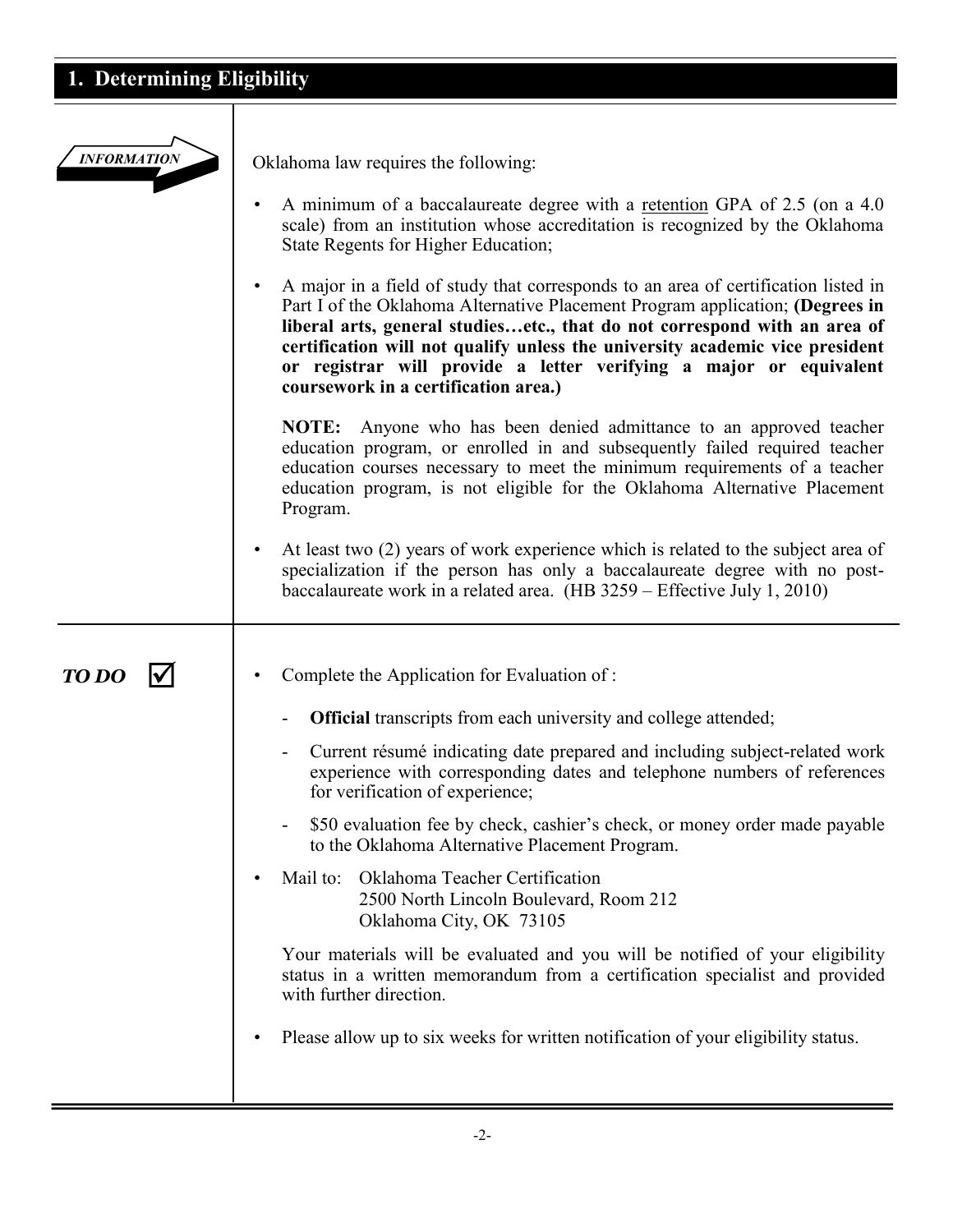# **2. Complete Testing Requirements**

| <b>INFORMATION</b> | Once your eligibility for the program has been verified in a written memorandum<br>from an Oklahoma Alternative Placement Program specialist, the law requires<br>passing the<br>Oklahoma General Education Competency Test (OGET) and<br>Oklahoma Subject Area Competency Test (OSAT) in your degree field.                                                                                           |
|--------------------|--------------------------------------------------------------------------------------------------------------------------------------------------------------------------------------------------------------------------------------------------------------------------------------------------------------------------------------------------------------------------------------------------------|
|                    | PLEASE DO NOT TAKE ANY OF THE EXAMINATIONS UNTIL YOU HAVE BEEN<br>DETERMINED ELIGIBLE IN A WRITTEN MEMORANDUM FROM AN OKLAHOMA<br>ALTERNATIVE PLACEMENT SPECIALIST TO SEEK CERTIFICATION THROUGH<br>THE ALTERNATIVE PLACEMENT PROCESS.                                                                                                                                                                 |
|                    | The state agency with responsibility for teacher certification testing is the<br>Oklahoma Commission for Teacher Preparation (OCTP).                                                                                                                                                                                                                                                                   |
|                    | NOTE: In addition to the Oklahoma General Education Test and Oklahoma Subject Area Test(s),<br>the OCTP administers an Oklahoma Professional Teaching Examination. The law does not<br>require the Oklahoma Professional Teaching Examination to be passed prior to receiving a license,<br>but it does have to be passed within three years before a standard teaching certificate can be<br>granted. |
| TO DO              | To register for the appropriate competency examinations, contact the Office of<br>Educational Quality and Accountability, the state agency with statutory authority<br>and responsibility for teacher testing (70 O.S. § 6-184), 840 Research Parkway, Suite 455, Oklahoma City, Oklahoma 73104, (405) 522-5399,<br><http: oeqa="" www.ok.gov="">.</http:>                                             |
|                    | Pass the OGET and the appropriate OSAT after admission to the program has<br>been granted.                                                                                                                                                                                                                                                                                                             |
|                    | PLEASE DO NOT TAKE ANY OF THE EXAMINATIONS UNTIL YOU HAVE BEEN<br>DETERMINED ELIGIBLE IN A WRITTEN MEMORANDUM FROM AN OKLAHOMA<br>ALTERNATIVE PLACEMENT SPECIALIST TO SEEK LICENSURE THROUGH THE<br>ALTERNATIVE PLACEMENT PROCESS.                                                                                                                                                                     |
|                    | 3. Complete Fingerprinting Requirements                                                                                                                                                                                                                                                                                                                                                                |
|                    |                                                                                                                                                                                                                                                                                                                                                                                                        |
|                    | Effective November 1, 2001, Oklahoma statute 70 O.S. $\S$ 6-190 requires<br>$\overline{1}$ 1. $\overline{1}$ 1. $\overline{1}$ 1. $\overline{1}$ 1.                                                                                                                                                                                                                                                    |

| <b>INFORMATION</b> | L<br>applicants for Oklahoma teacher licensure to have on file with the Oklahoma<br>State Board of Education a current OSBI criminal history AND Federal Bureau<br>of Investigation fingerprint-based criminal history record.                    |
|--------------------|---------------------------------------------------------------------------------------------------------------------------------------------------------------------------------------------------------------------------------------------------|
| $TODO \nabla$      | Complete an OSBI and FBI background check. You may have your prints live-<br>scanned in our office between 8-4 Monday through Friday or contact our office<br>for fingerprint cards. NOTICE: Fingerprints are valid for a maximum of one<br>vear. |

# **4. Applying for initial Alternative Certificate.**

 $\overline{\phantom{0}}$ 

Send Application for initial certificate and \$50 fee by check, cashier's check or money order payable to OSDE.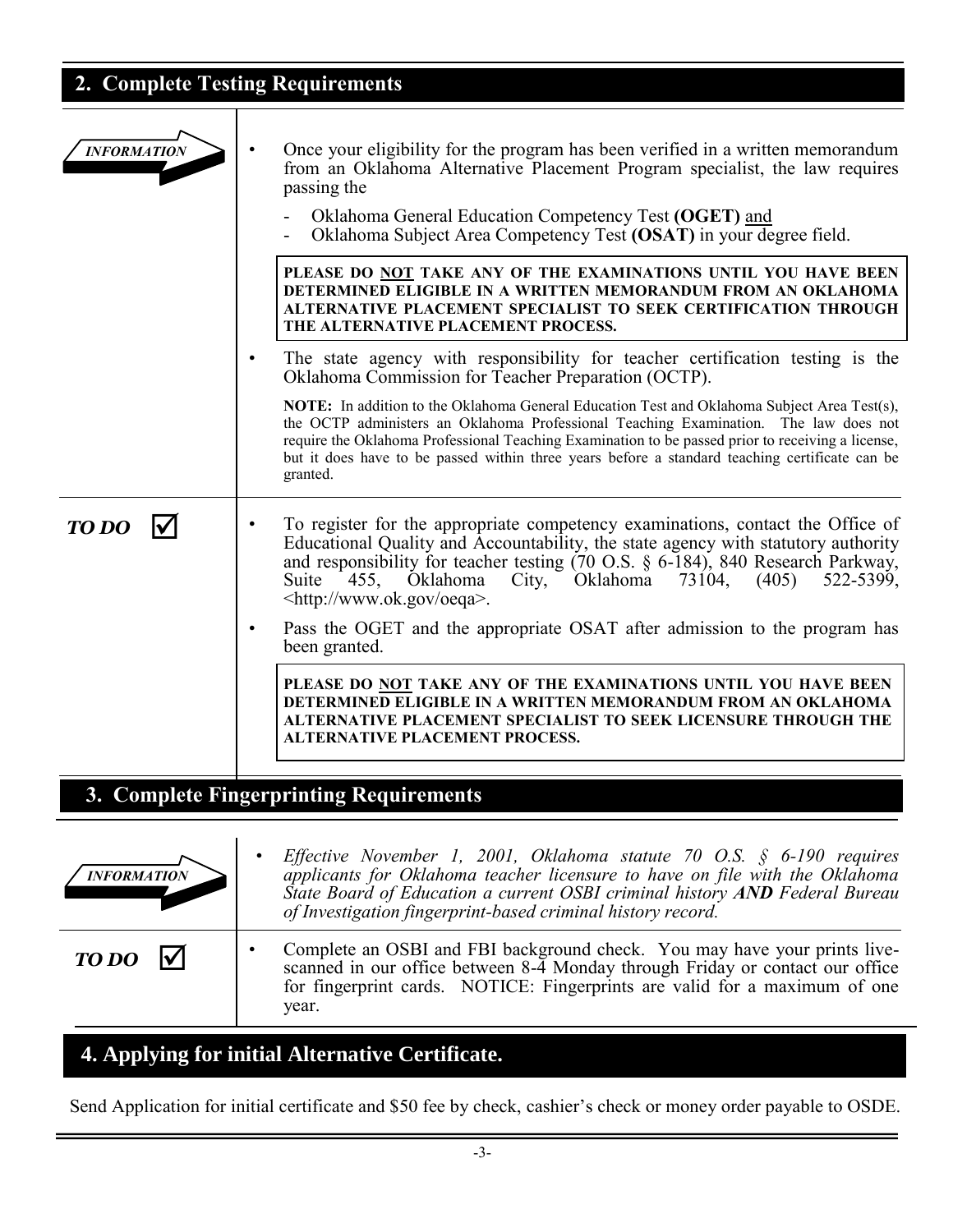### **5. After receiving a certificate, complete requirements for a standard**



*TO DO*

- The law requires participants in the Oklahoma Alternative Placement Program to declare the intention to earn a standard certificate by means of the Alternative Placement Program in not more than three (3) years. Steps to move from a license to a certificate include the following:
	- 1. Complete a professional education component (college semester hours or Oklahoma State Department of Education-approved professional development clock hours) [70 O.S. § 6-122.3]). How many semester hours/clock hrs. needed depends on degree level and professional education courses you may already have on your college transcript.

Minimum requirements are as follows:

| Degree        | <b>Professional Education Requirements</b> |  |  |
|---------------|--------------------------------------------|--|--|
| Baccalaureate | 18 semester hours or 270 clock hours       |  |  |
| Master's      | 12 semester hours or 180 clock hours       |  |  |
| Doctorate     | 12 semester hours or 180 clock hours       |  |  |

2. Pass the Oklahoma Professional Teaching Examination (OPTE). To register, contact the Office of Educational Quality and Accountability, the state agency with statutory authority and responsibility for teacher testing (70 O.S. § 6-184), 840 Research Parkway, Suite 455, Oklahoma City, Oklahoma 73104, (405) 522-5399, <http://www.ok.gov/oeqa>.

The OCTP will notify the Oklahoma State Department of Education when you pass the examination.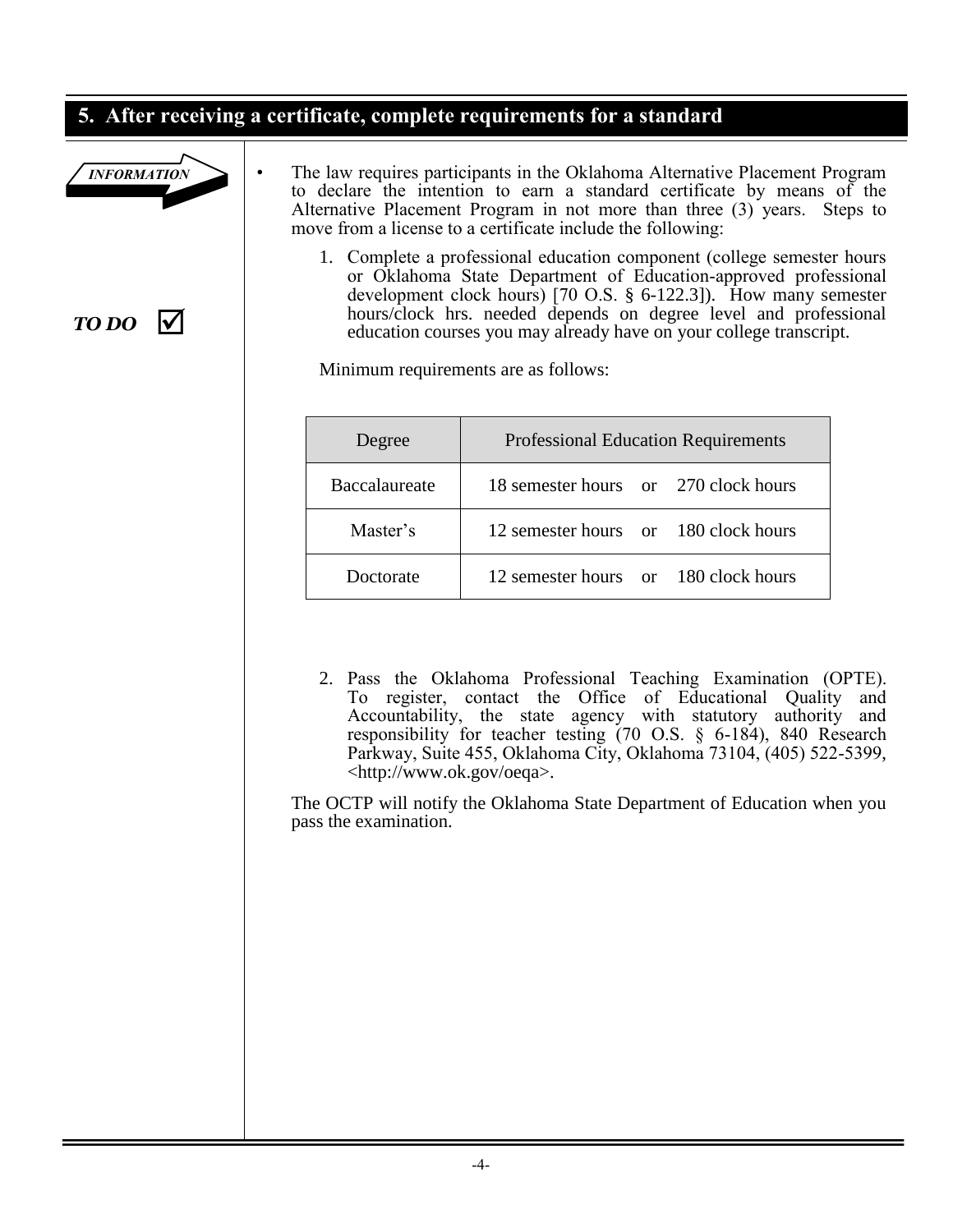## **5. Alternative Certification Process 70 O.S. § 6-122.3**

Candidate submits Alternative Certification Evaluation Application with official transcripts, resume' and \$50 fee.

**+**

Candidate must have:

- 1. At least a bachelor's degree from an regionally accredited university in an area of certification offered in the Alternative program, with a retention GPA minimum of 2.5 (on a 4.0 scale).
- 2. At least two years experience in their degree field or post-baccalaureate coursework in a related field.

Applicant will receive official notice of their eligibility from the Teacher Certification Section

### **If approved, follow next steps listed below**

**+**

Candidate Passes OGET and an OSAT in their degree field

**+**

Applicant completes OSBI and FBI background check required by law

**+**

Applicant submits Application for initial Alternative Certificate and \$50

### **= Initial Alternative Certificate**

### **Upon Employment**

Within three years of obtaining certification the applicant must:

- Pass the Oklahoma Professional Education Examination (OPTE)
- Complete a professional education component of between 6-18 semester hours or 90 to 270 clock hours as outlined in a plan approved by the Oklahoma State Department of Education and on file with the institution of higher education.

## **= Alternative Standard Certificate**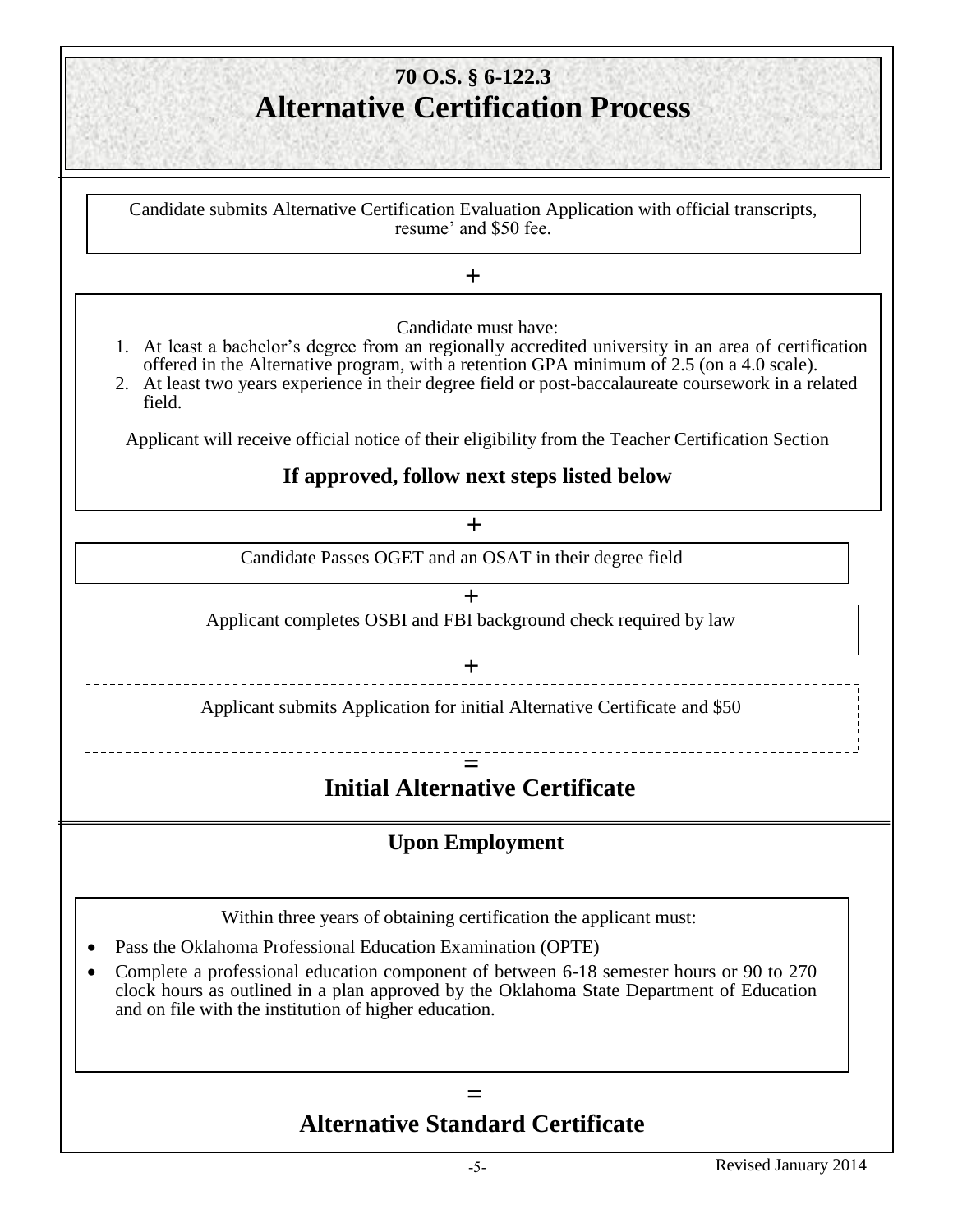| <b>DUCATIO</b><br><b>Oklahoma Alternative Placement Program Evaluation Application</b><br>70 O.S. § 6-122.3<br><b>JOY HOFMEISTER</b><br>PERINTENDENT OF PUBLIC INSTRUCTION                                                                                                                                                                                                                                                                                                                                                 |                                                                                                                                                                      |                                                       |  |  |
|----------------------------------------------------------------------------------------------------------------------------------------------------------------------------------------------------------------------------------------------------------------------------------------------------------------------------------------------------------------------------------------------------------------------------------------------------------------------------------------------------------------------------|----------------------------------------------------------------------------------------------------------------------------------------------------------------------|-------------------------------------------------------|--|--|
| Name                                                                                                                                                                                                                                                                                                                                                                                                                                                                                                                       |                                                                                                                                                                      | Check if you are in the<br>Troops to Teachers Program |  |  |
| Last<br>First<br><b>Middle</b><br>Address                                                                                                                                                                                                                                                                                                                                                                                                                                                                                  | Maiden                                                                                                                                                               | FEE:                                                  |  |  |
| <b>Street or Rural Route Number</b>                                                                                                                                                                                                                                                                                                                                                                                                                                                                                        |                                                                                                                                                                      |                                                       |  |  |
| City<br><b>State</b>                                                                                                                                                                                                                                                                                                                                                                                                                                                                                                       | Zip Code                                                                                                                                                             |                                                       |  |  |
| Daytime Telephone Number                                                                                                                                                                                                                                                                                                                                                                                                                                                                                                   | <b>Evening Telephone Number</b>                                                                                                                                      |                                                       |  |  |
| Other number where you can be reached                                                                                                                                                                                                                                                                                                                                                                                                                                                                                      | <b>E-Mail Address</b>                                                                                                                                                |                                                       |  |  |
| Social Security Number:                                                                                                                                                                                                                                                                                                                                                                                                                                                                                                    |                                                                                                                                                                      |                                                       |  |  |
| If you have ever been certified to teach in Oklahoma, please check.                                                                                                                                                                                                                                                                                                                                                                                                                                                        |                                                                                                                                                                      | D                                                     |  |  |
| Name under which certificate was issued?<br>If you are renewing, please check.<br>It is not necessary to complete Parts I and III.                                                                                                                                                                                                                                                                                                                                                                                         |                                                                                                                                                                      | ◻                                                     |  |  |
| If you are applying for additional areas at<br>this time, please indicate certificate area.                                                                                                                                                                                                                                                                                                                                                                                                                                |                                                                                                                                                                      | <b>LEAVE THIS SPACE BLANK</b>                         |  |  |
| PART I: TYPES OF AVAILABLE CERTIFICATES: Check the area/s which you wish to pursue in your degee field.                                                                                                                                                                                                                                                                                                                                                                                                                    |                                                                                                                                                                      |                                                       |  |  |
| Certificates offered for grades 5-12<br><b>Certificates offered for grades PK-12</b><br><b>Business</b><br>*Library Media Specialist<br>Mathematics<br>Art<br>Driver/Safety Education<br>Science<br>*Counselor<br>Music<br>Social Studies<br>English<br>Dance<br>Physical Education/Health/Safety<br>*Reading Specialist<br>Journalism<br>Computer Science<br>English as a Second Language<br>Technology Engineering<br>Foreign Language<br>Speech/Drama/Debate<br>*Required master's degree in the field or related field |                                                                                                                                                                      |                                                       |  |  |
| <b>Career and Technology Education Certificates: Grades 5-12</b>                                                                                                                                                                                                                                                                                                                                                                                                                                                           |                                                                                                                                                                      |                                                       |  |  |
| Career and Technology Family and consumer Sciences<br><b>Agricultural Education</b><br>Marketing Education<br><b>Career and Technology Business</b><br>Family and Consumer Sciences                                                                                                                                                                                                                                                                                                                                        |                                                                                                                                                                      |                                                       |  |  |
| <b>PART II: EDUCATIONAL INFORMATION</b>                                                                                                                                                                                                                                                                                                                                                                                                                                                                                    |                                                                                                                                                                      |                                                       |  |  |
|                                                                                                                                                                                                                                                                                                                                                                                                                                                                                                                            |                                                                                                                                                                      |                                                       |  |  |
| Last College Attended<br>Dates of Last Semester in Attendance<br><b>Highest Degree Conferred</b>                                                                                                                                                                                                                                                                                                                                                                                                                           |                                                                                                                                                                      |                                                       |  |  |
| <b>PART III: SUBJECT-MATTER WORK EXPERIENCE</b>                                                                                                                                                                                                                                                                                                                                                                                                                                                                            |                                                                                                                                                                      |                                                       |  |  |
| Subject-related work experience must be documented by a current résumé which includes telephone numbers of<br>references who can verify the work experience to be considered.                                                                                                                                                                                                                                                                                                                                              |                                                                                                                                                                      |                                                       |  |  |
| Have you served in the military? $\Box$ Yes $\Box$ No<br>If yes, how many years?                                                                                                                                                                                                                                                                                                                                                                                                                                           |                                                                                                                                                                      |                                                       |  |  |
| The completed application packet should include the following:<br>Completed application<br>Official transcripts from all universities attended<br>Current Résumé<br>\$50 application fee                                                                                                                                                                                                                                                                                                                                   | Please mail the complete application packet to<br>Oklahoma State Department of Education<br>2500 North Lincoln Boulevard - Room 212<br>Oklahoma City, Oklahoma 73105 |                                                       |  |  |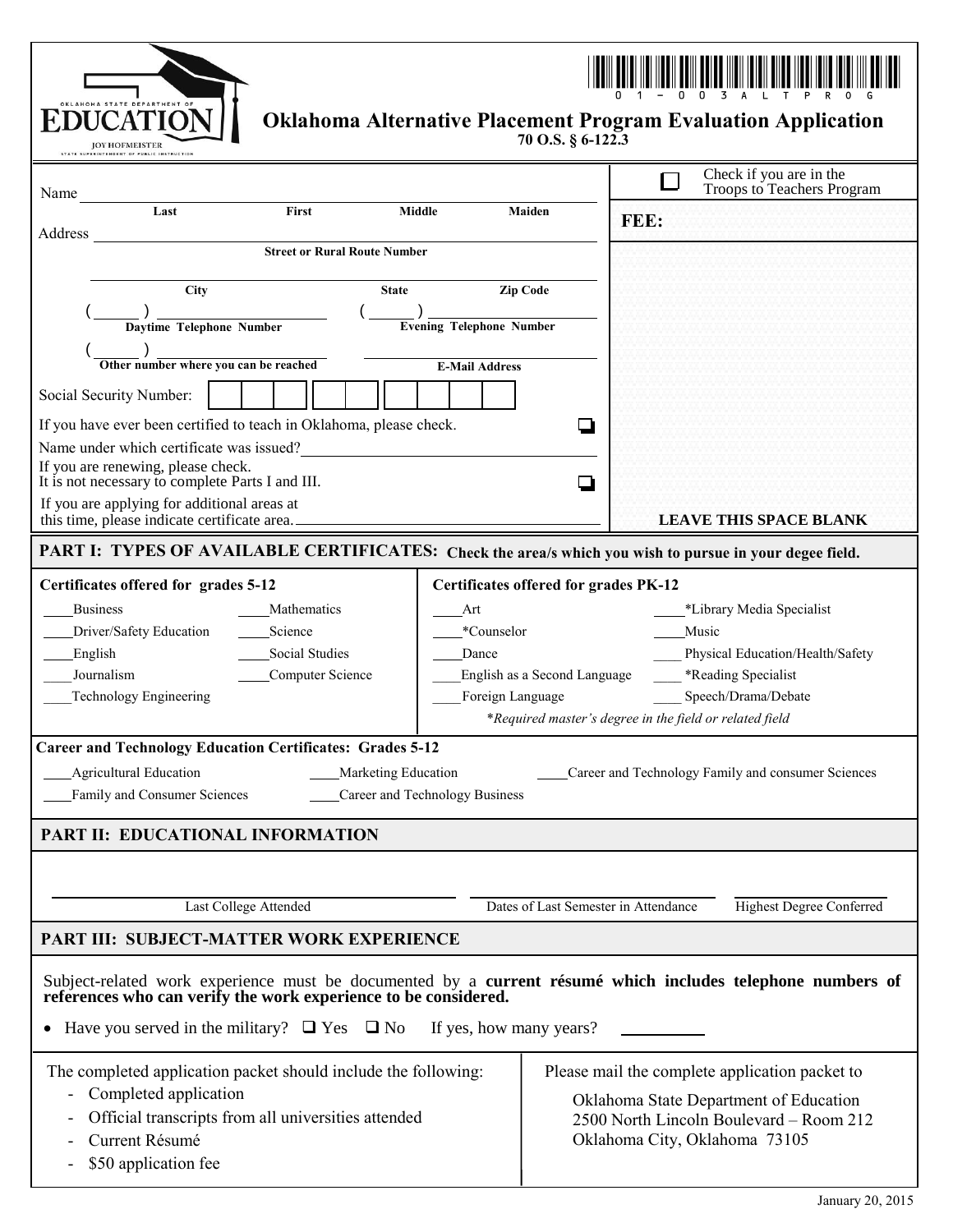#### PART IV: CRIMINAL HISTORY DISCLOSURE STATEMENT AND STATEMENT OF INTENT

Pursuant to legislation, Title 70 O.S. 1991, § 3-104 and 3-104.1, every applicant is required to answer each of the following questions:

| 3. Have you ever been convicted in Oklahoma, whether upon a verdict or plea of guilty or upon a plea of nolo<br>contendere (no contest), or received a suspended sentence for a crime or an attempt to commit a crime which |  |  |  |  |
|-----------------------------------------------------------------------------------------------------------------------------------------------------------------------------------------------------------------------------|--|--|--|--|
|                                                                                                                                                                                                                             |  |  |  |  |
| 4. Have you ever been convicted, received a suspended sentence, or received a deferred judgment for a crime or                                                                                                              |  |  |  |  |
|                                                                                                                                                                                                                             |  |  |  |  |
| 5. Have you ever had adverse action taken against any educator certificate or license in Oklahoma or any other                                                                                                              |  |  |  |  |
|                                                                                                                                                                                                                             |  |  |  |  |
| 6. Is any action now pending against you for alleged misconduct in any school district, court, or before any                                                                                                                |  |  |  |  |
|                                                                                                                                                                                                                             |  |  |  |  |
| 7. Do you currently have any outstanding criminal charges or warrants of arrest pending against you in                                                                                                                      |  |  |  |  |
|                                                                                                                                                                                                                             |  |  |  |  |
| If the answer to any of the preceding questions is "Yes," state on a separate sheet of paper the nature of the charge and in what court or                                                                                  |  |  |  |  |

jurisdiction you were charged/convicted. You may be required to obtain and provide to the Oklahoma State Department of Education, official certified copies of all court and/or police records.

The Oklahoma State Department of Education has the authority to require state and national (fingerprint-based) felony background checks on any applicant. If a background check is required, it will be at the applicant's expense.

#### **Are you a United States citizen?** .................................................................................................................................. Yes \_\_\_\_ No \_\_\_\_

If the answer is no, the following applies to you.

Noncitizens of the United States are required to submit an unexpired United States Citizenship and Immigration Services (USCIS) employment<br>authorization document with the application before an Oklahoma teaching credential

#### **Falsification of any information pertaining to certification can result in denial, withdrawal, or revocation of the Oklahoma teaching credential.**

Signature of Applicant <u>Date</u>

#### **FOR STATE DEPARTMENT OF EDUCATION USE ONLY**

This is to certify that this applicant for certification through the Oklahoma Alternative Placement Program is required to obtain the number of professional education hours listed below as a part of the requirements of the program. The evaluation is based on the degree level presented for review.

| Degree        | <b>Professional Education Requirements</b> |  |  |
|---------------|--------------------------------------------|--|--|
| Baccalaureate | 18 semester hours or 270 clock hours       |  |  |
| Master's      | 12 semester hours or 180 clock hours       |  |  |
| Doctorate     | 12 semester hours or 180 clock hours       |  |  |

#### **Suggested Professional Education Courses**

Classroom Management Developmental Psychology Educational Technology Evaluation

Foundations of Education Psychology of Learning

Reading in the Content Area Substance Abuse Symptoms Identification Teaching Methods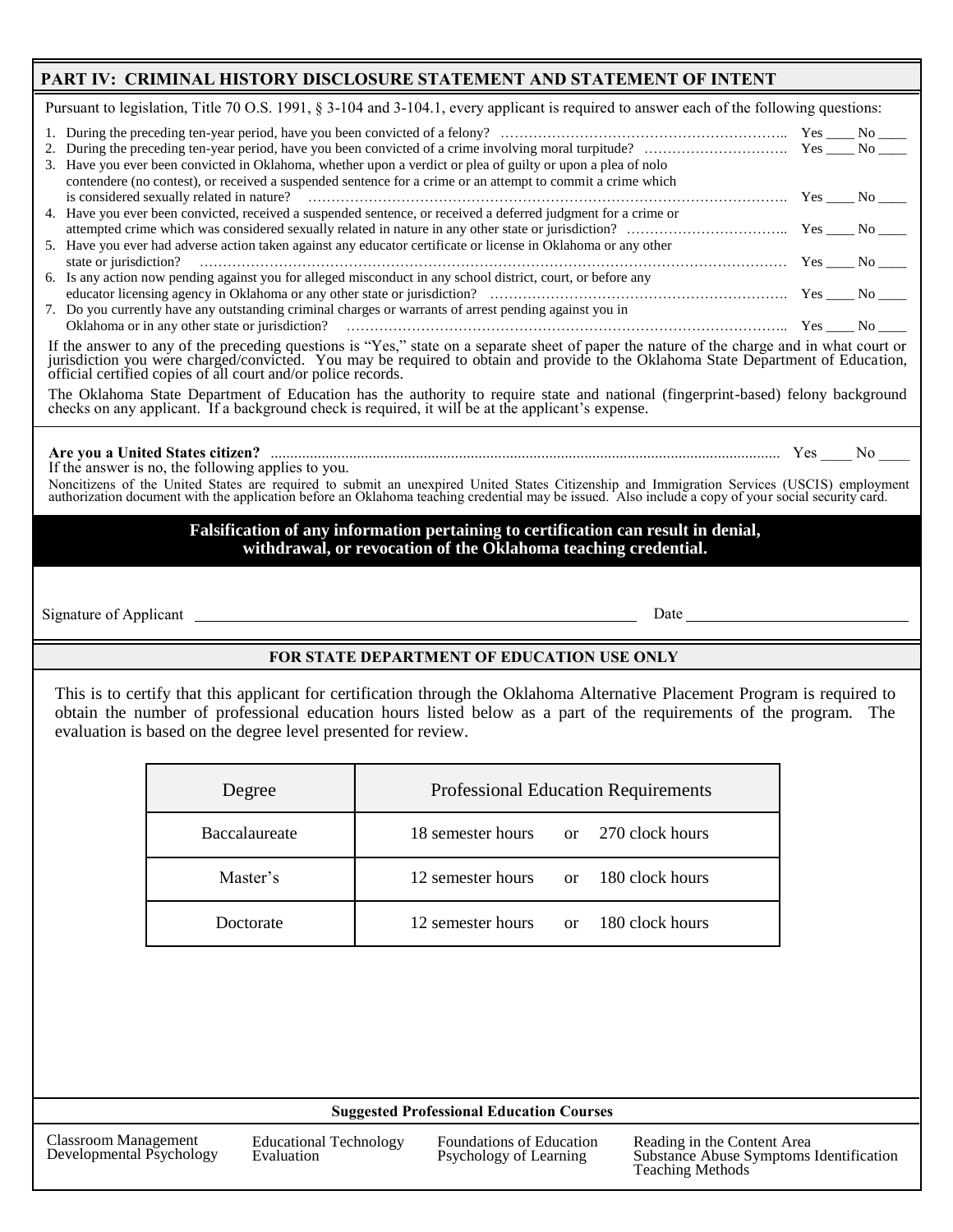|                                              | <b>JOY HOFMEISTER</b><br>STATE SUPERINTENDENT OF PUBLIC INSTRUCTION |                                    |                                     |                                                                                                                                                                                                                  | <b>Initial Alternative Certification Application</b><br>(Supplement to application for Oklahoma Alternative Placement Application)                                                                                                                                                                                                                                                                                                                                                                                                                                                                                                                                                                                                                                                                                                   |
|----------------------------------------------|---------------------------------------------------------------------|------------------------------------|-------------------------------------|------------------------------------------------------------------------------------------------------------------------------------------------------------------------------------------------------------------|--------------------------------------------------------------------------------------------------------------------------------------------------------------------------------------------------------------------------------------------------------------------------------------------------------------------------------------------------------------------------------------------------------------------------------------------------------------------------------------------------------------------------------------------------------------------------------------------------------------------------------------------------------------------------------------------------------------------------------------------------------------------------------------------------------------------------------------|
|                                              |                                                                     | Oklahoma Subject Area Test (OSAT). |                                     |                                                                                                                                                                                                                  | <b>IMPORTANT:</b> This form is to be submitted AFTER passing the Oklahoma General Education Test (OGET) and the                                                                                                                                                                                                                                                                                                                                                                                                                                                                                                                                                                                                                                                                                                                      |
|                                              | <b>I. INFORMATION UPDATE</b>                                        |                                    |                                     |                                                                                                                                                                                                                  |                                                                                                                                                                                                                                                                                                                                                                                                                                                                                                                                                                                                                                                                                                                                                                                                                                      |
| Name                                         | Last                                                                | First                              | Middle                              | Maiden                                                                                                                                                                                                           | Social Security Number:                                                                                                                                                                                                                                                                                                                                                                                                                                                                                                                                                                                                                                                                                                                                                                                                              |
| Address.                                     |                                                                     |                                    | <b>Street or Rural Route Number</b> |                                                                                                                                                                                                                  | Daytime Telephone Number                                                                                                                                                                                                                                                                                                                                                                                                                                                                                                                                                                                                                                                                                                                                                                                                             |
|                                              | City                                                                |                                    | State                               | Zip code                                                                                                                                                                                                         | Evening Telephone Number                                                                                                                                                                                                                                                                                                                                                                                                                                                                                                                                                                                                                                                                                                                                                                                                             |
| Teaching area to be assessed:                |                                                                     |                                    |                                     |                                                                                                                                                                                                                  | E-Mail Address                                                                                                                                                                                                                                                                                                                                                                                                                                                                                                                                                                                                                                                                                                                                                                                                                       |
|                                              |                                                                     |                                    |                                     |                                                                                                                                                                                                                  | II. CRIMINAL HISTORY DISCLOSURE STATEMENT AND STATEMENT OF INTENT                                                                                                                                                                                                                                                                                                                                                                                                                                                                                                                                                                                                                                                                                                                                                                    |
| 1.<br>2.<br>3.<br>4.<br>5.<br>6.<br>7.       |                                                                     |                                    |                                     | Is any action now pending against you for alleged misconduct in any school district, court, or before any<br>Do you currently have any outstanding criminal charges or warrants of arrest pending against you in | Pursuant to legislation, 70 O.S. 1991, § 3-104.1, every applicant is required to answer each of the following questions:<br>During the preceding ten-year period, have you been convicted of a crime involving moral turpitude? Yes _____ No _____<br>Have you ever been convicted in Oklahoma, whether upon a verdict or plea of guilty or upon a plea of nolo<br>contendere (no contest), or received a suspended sentence for a crime or an attempt to commit a crime which<br>Have you ever been convicted, received a suspended sentence, or received a deferred judgment for a crime or<br>attempted crime which was considered sexually related in nature in any other state or jurisdiction? Yes ____ No ____<br>Have you ever had adverse action taken against any educator certificate or license in Oklahoma or any other |
|                                              |                                                                     |                                    |                                     |                                                                                                                                                                                                                  | If the answer to any of the preceding questions is "Yes," state on a separate sheet of paper the nature of the charge and in what court or jurisdiction you were charged/convicted. You may be required to obtain and provide                                                                                                                                                                                                                                                                                                                                                                                                                                                                                                                                                                                                        |
| court and/or police records.                 |                                                                     |                                    |                                     |                                                                                                                                                                                                                  | The Oklahoma State Department of Education has the authority to require state and national (fingerprint-based) felony background checks on any applicant. If a background check is required, it will be at the applicant's exp                                                                                                                                                                                                                                                                                                                                                                                                                                                                                                                                                                                                       |
| include a copy of your social security card. |                                                                     |                                    |                                     |                                                                                                                                                                                                                  | If the answer is no, the following applies to you: Noncitizens of the United States are required to submit an unexpired United States Citizenship and<br>Immigration Services (USCIS) employment authorization document with the application before an Oklahoma teaching certificate may be issued. Also                                                                                                                                                                                                                                                                                                                                                                                                                                                                                                                             |
|                                              |                                                                     |                                    |                                     | the Oklahoma teaching certificate.                                                                                                                                                                               | Falsification of any information pertaining to certification can result in denial, withdrawal, or revocation of                                                                                                                                                                                                                                                                                                                                                                                                                                                                                                                                                                                                                                                                                                                      |

Signature of Applicant Date